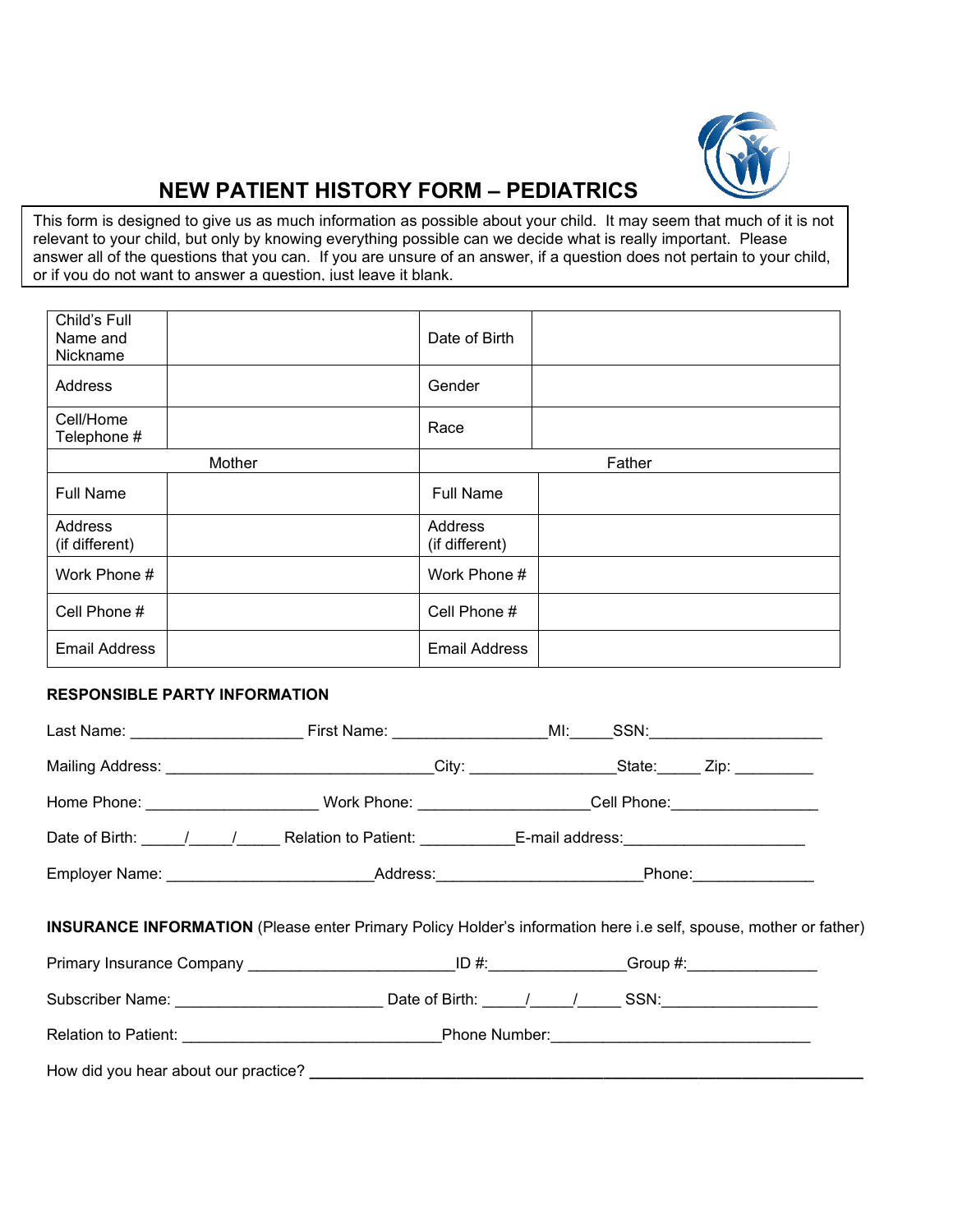#### **PREGNANCY/BIRTH:**

| List any medications taken during pregnancy? |                      |                        |                                |                           |
|----------------------------------------------|----------------------|------------------------|--------------------------------|---------------------------|
| Hospital (or home) where child was born:     |                      |                        |                                | Name of doctor or midwife |
| Was baby born at the expected time?          |                      |                        | If No: When was baby expected? |                           |
| Birth: (Check one)                           | Vaginal              | C-section              | Forceps                        | Vacuum                    |
| Type of Anesthesia:                          | None $\qquad \qquad$ | Epidural               |                                | Other                     |
| Birth Weight                                 |                      | Apgar score, if known: |                                |                           |

#### **IMMUNIZATIONS: If you have not already, we request that you provide a record of all past immunizations as soon as possible.**

#### **PAST AND CURRENT ILLNESSES:**

Does your child have any chronic or recurrent medical problems? Please list.

Has your child ever been hospitalized or had surgery? If so, please list dates, hospital, and reason.

List any medicines your child regularly takes: \_\_\_\_\_\_\_\_\_\_\_\_\_\_\_\_\_\_\_\_\_\_\_\_\_\_\_\_\_\_\_\_\_

List any allergies your child currently has: **\_\_\_\_\_\_\_\_\_\_\_\_\_\_\_\_\_\_\_\_\_\_\_\_\_\_\_\_\_\_\_\_\_\_\_\_\_\_\_\_\_\_\_\_\_\_\_\_\_\_\_\_\_\_\_\_\_\_\_\_\_\_\_\_\_**

### **FAMILY INFORMATION AND MEDICAL HISTORY**

|                 | <b>NAME</b><br>(include last name<br>if different) | <b>Birth</b><br>Date | <b>HEIGHT</b> | <b>HEALTH PROBLEMS</b> | <b>OCCUPATION</b> |
|-----------------|----------------------------------------------------|----------------------|---------------|------------------------|-------------------|
| Father          |                                                    |                      |               |                        |                   |
| Mother          |                                                    |                      |               |                        |                   |
| Children        |                                                    |                      |               |                        |                   |
| 1 <sup>st</sup> |                                                    |                      |               |                        |                   |
| 2 <sub>nd</sub> |                                                    |                      |               |                        |                   |
| 3 <sup>rd</sup> |                                                    |                      |               |                        |                   |
| 4 <sup>th</sup> |                                                    |                      |               |                        |                   |
| 5 <sup>th</sup> |                                                    |                      |               |                        |                   |
| 6 <sup>th</sup> |                                                    |                      |               |                        |                   |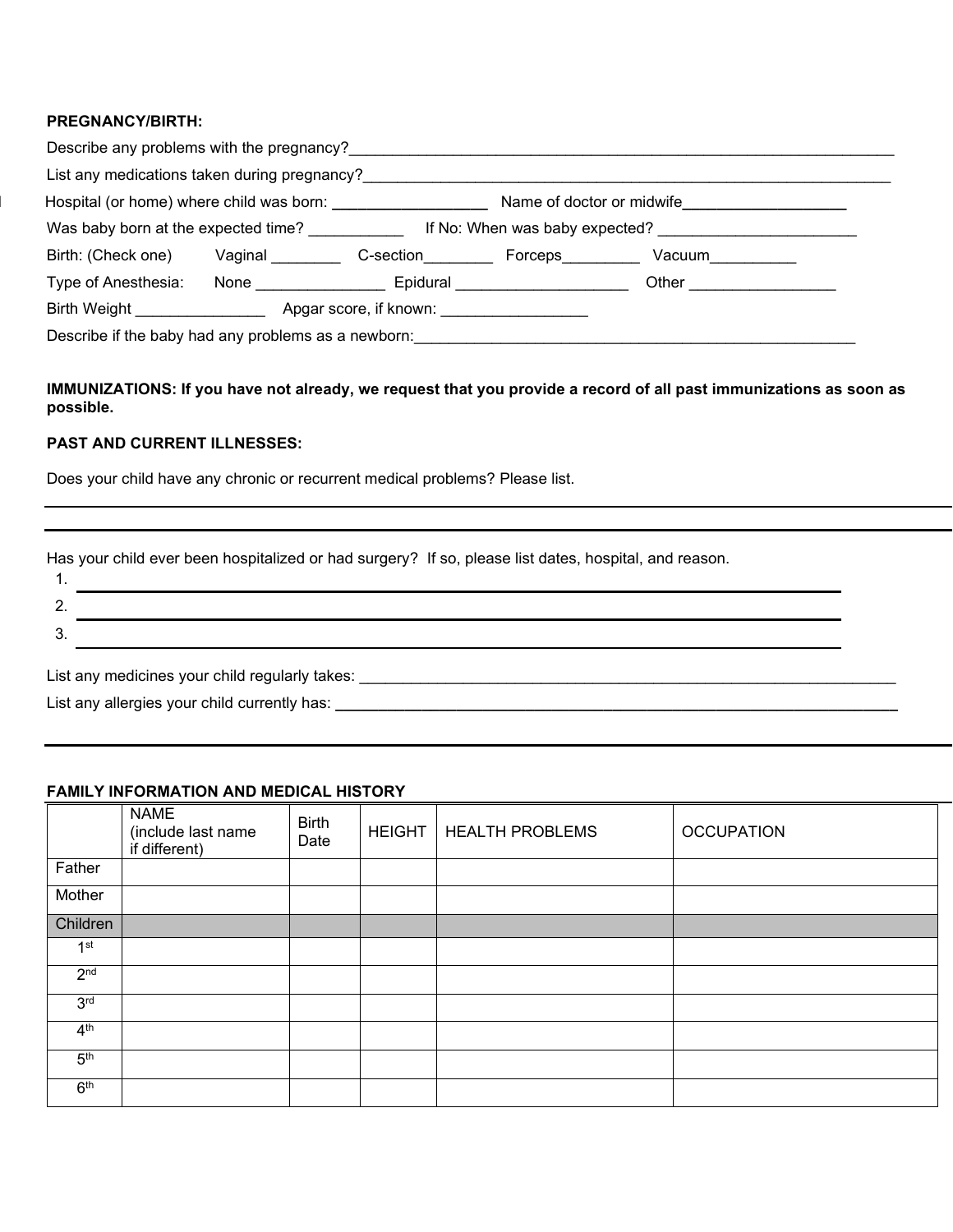| Who lives in your child's home?         |                                                |  |  |  |  |  |
|-----------------------------------------|------------------------------------------------|--|--|--|--|--|
| Do you have smoke detectors at home?    | Do you have carbon monoxide detectors at home? |  |  |  |  |  |
| List Pets in the home                   | Does anyone in the home smoke?                 |  |  |  |  |  |
| Are there any guns in the child's home? |                                                |  |  |  |  |  |

Please indicate WHO in your family has had the following (if any). If no family history of that problem, please place an "X". Please include your child's parents, siblings, maternal and paternal grandparents, aunts, uncles, cousins, nephews, nieces.

| <b>Diabetes</b>          | Heart Problem  | Asthma                                  |  |
|--------------------------|----------------|-----------------------------------------|--|
| ADHD/Learning<br>Problem | Cancer         | Allergies                               |  |
| High Blood               | Poor Sight or  | Cholesterol                             |  |
| Pressure                 | Deafness       | Problems                                |  |
| Emotional Problem/       | <b>Thyroid</b> | Kidney                                  |  |
| Depression               | Problem        | Problems                                |  |
| Drug or Alcohol          | Bleeding       | Death at                                |  |
| Abuse                    | Tendency       | Young Age                               |  |
| Neurologic Problem/      | Stomach/Bowel  | Rheumatologic                           |  |
| <b>Seizures</b>          | Problems       | (Lupus, Rheumatoid<br>Arthritis, Etc. ) |  |

\_\_\_\_\_\_\_\_\_\_\_\_\_\_\_\_\_\_\_\_\_\_\_\_\_\_\_\_\_\_\_\_\_\_\_\_\_\_\_\_\_\_\_\_\_\_\_\_\_\_\_\_\_\_\_\_\_\_\_\_\_\_\_\_\_\_\_\_\_\_\_\_\_\_\_\_\_\_\_\_\_\_\_\_\_\_\_\_\_\_\_\_\_\_\_

\_\_\_\_\_\_\_\_\_\_\_\_\_\_\_\_\_\_\_\_\_\_\_\_\_\_\_\_\_\_\_\_\_\_\_\_\_\_\_\_\_\_\_\_\_\_\_\_\_\_\_\_\_\_\_\_\_\_\_\_\_\_\_\_\_\_\_\_\_\_\_\_\_\_\_\_\_\_\_\_\_\_\_\_\_\_\_\_\_\_\_\_\_\_\_

**\_\_\_\_\_\_\_\_\_\_\_\_\_\_\_\_\_\_\_\_\_\_\_\_\_\_\_\_\_\_\_\_\_\_\_\_\_\_\_\_\_\_\_\_\_\_\_\_\_\_\_\_\_\_\_\_\_\_\_\_\_\_\_\_\_\_\_\_\_\_\_\_\_\_\_\_\_\_\_\_\_\_\_\_\_\_\_\_\_\_\_\_\_\_\_\_\_**

Please further explain any items checked above as needed

Have any of your children died?

Are there any other illnesses that run in your family?\_\_\_\_\_\_\_\_\_\_\_\_\_\_\_\_\_\_\_\_\_\_\_\_\_\_\_\_\_\_\_\_\_\_\_\_\_\_\_\_\_\_\_\_\_\_\_\_\_\_\_\_\_\_

#### **LIST ANY CURRENT CONCERNS ABOUT YOUR CHILD'S HEALTH OR DEVELOPMENT:**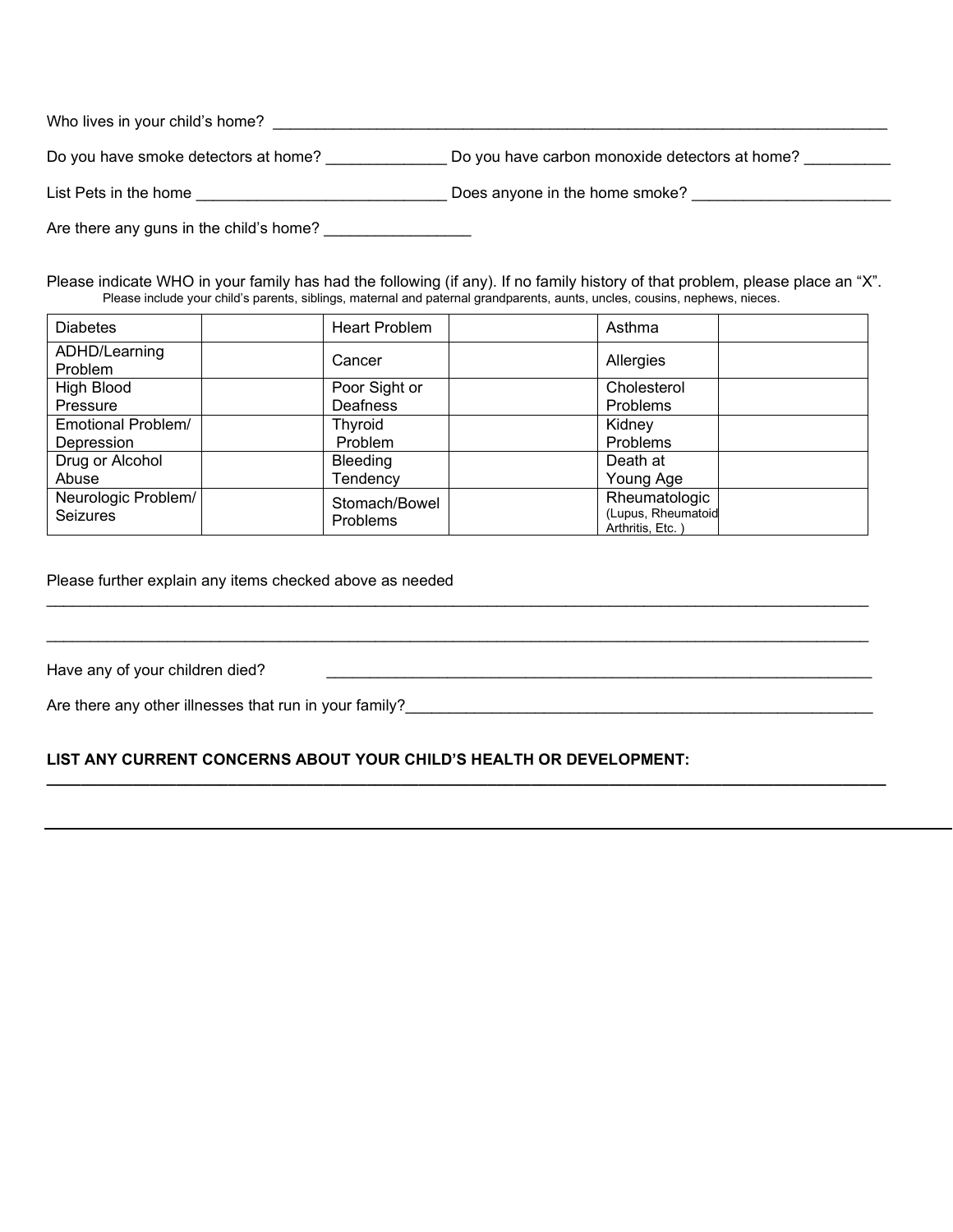

# Family Care Group of Thomson Inc.

### **ASSIGNMENT OF BENEFITS AND RELEASE**

DARYL WILEY, MD CHRIS SHEPPARD, MD AMANDA BRITT, MD ROBERT POLGLASE, MD

MERRITT MCLAUGHLIN, MD TYLER PROVOST, DO SCOTT STAMPER, FNP, PNP MICHAEL MCDANIEL, PA-C

MEGAN WILEY, FNP LAURA GILLEN, PA-C KIMBERLY CLARK-BRAKE, FNP MALLORY MONTES, DNP, FNP

### **AUTHORIZATION TO RELEASE INFORMATION:**

I hereby authorize Family Care Group of Thomson, Inc. to release any medical information necessary to process insurance claims relating to the medical care rendered by Family Care Group of Thomson, Inc.

### **ASSIGNMENT OF BENEFITS:**

I authorize payment of medical benefits to Family Care Group of Thomson, Inc. for any medical care rendered to myself or to my dependents. I understand that I am responsible for my co-payment, deductible and/or any amount not covered by my insurance. I further acknowledge that if the practice is unable to verify my benefit coverage prior to services being rendered, I accept financial responsibility for any non-covered services.

### **FINANCIAL POLICY:**

We request payment for professional services on the day that services are provided. By eliminating billing, we can help keep your medical costs down. We accept cash, check, Visa, Mastercard, and American Express. We must make a copy of your insurance cards on the day of your first appointment and must verify coverage. Your co-payment will be collected at check in. If you have not met your deductible, we ask that you pay in full at the time of your appointment. Should it be necessary to send a second statement to you on outstanding charges, you may be billed a service charge.

**Printed Name:**

**Signature: Date:**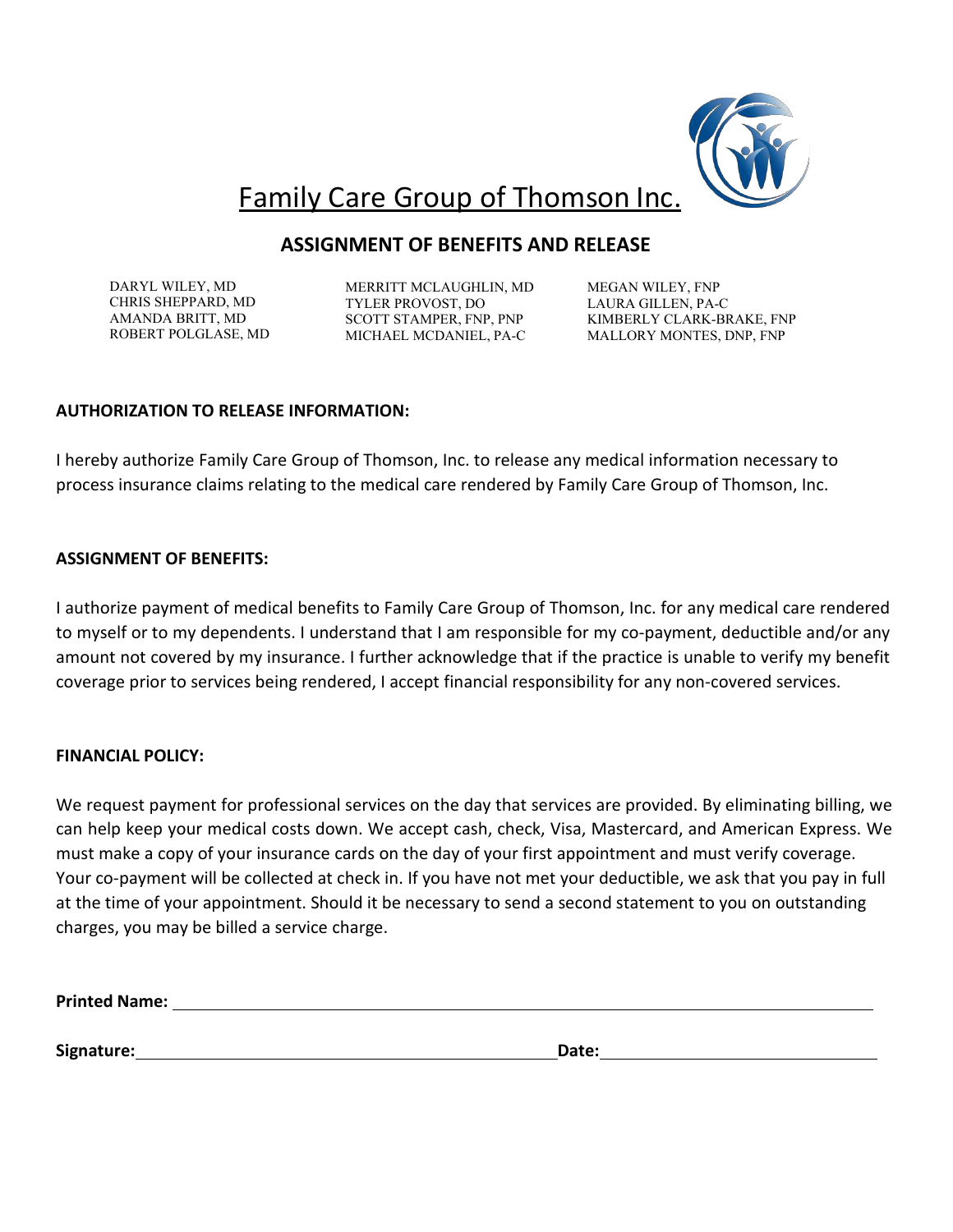Family Care Group of Thomson, Inc.

#### 315 Fluker Street, P.O. Box 780, Thomson, GA 30824 (706) 595-1090

2508 University Drive, Thomson, GA 30824 (706) 595-1090

123 North Washington Street, Lincolnton, GA 30817 (706) 359-6070

#### NOTICE OF PRIVACY PRACTICES

#### THIS NOTICE DESCRIBES HOW MEDICAL INFORMATION ABOUT YOU MAYBE USED AND DISCLOSED AND HOW YOU CAN GET ACCESS TO THIS INFORMATION. PLEASE REVIEW IT CAREFULLY.

**HOW WE MAY USE AND DISCLOSE MEDICAL INFORMATION ABOUT YOU.** The following categories describe different ways that we use and disclose medical information. For each category of uses or disclosures, we will elaborate on the meaning and provide more specific examples, if you request. Not every use or disclosure in a category will be listed. However, all of the ways we are permitted to use and disclose information will fall within one of the categories.

**FOR PAYMENT**: We may use and disclose medical information about you to provide you with medical treatment or services. We may disclose medical information about you to doctors, nurses, technicians, medical students, or other personnel who are involved in taking care of you at the practice or the hospital. For example, we may disclose medical information about you to people outside the practice who may be involved in your medical care, such as family members, clergy or other persons that are a part of your care.

**FOR HEALTH CARE OPERATIONS**: We may use and disclose medical information about you for health care operations. These uses and disclosures are necessary to run the practice and ensure that all of our patients receive quality care. We may also disclose information to doctors, nurses, technicians, medical students, and other practice personnel for review and learning purposes. For example: we may review your record to assist our quality improvement efforts. We may make your medical information available electronically through state, regional or national information exchange services which help make your medical information available to other healthcare providers who may need access to it in order to provide care or treatment to you. Participation in health information exchange services also provides that we may see information about you from other participants.

**WHO WILL FOLLOW THIS NOTICE**: This notice describes our practice's policies and procedures and that of any health care professional authorized to enter information into your medical chart, any member of a volunteer group which we allow to help you, as well as all employees, staff and other practice personnel.

**BUSINESS ASSOCIATES:** There are some services provided in our organization through contacts with business associates. An example is certain tests performed by outside laboratories. When these services are contracted, we may disclose your health information to our business associates so that they can perform the job we have asked them to do and bill you or your third party payer for services rendered. To protect your health information, however, we require the business associates to appropriately safeguard your information.

**APPOINTMENT REMINDERS/TREATMENT ALTERNATIVES/HEALTH RELATED BENEFITS AND SERVICES:** We may use and disclose Protected Health Information to contact you to remind you that you have an appointment for medical care, or to contact you to tell you about possible treatment options or alternatives or health related benefits and services that may be of interest to you.

**RESEARCH:** We may use and disclose your Protected Health Information for research purposes, but we will only do that if the research has been specially approved by an authorized institutional review board or a privacy board that has reviewed the research proposal and has set up protocols to ensure the privacy of your Protected Health Information.

**AS REQUIRED BY LAW:** We will disclose Protected Health Information about you when required to do so by international, federal, state, or local law.

**To Avert a Serious Threat to Health or Safety**. We may use and disclose Protected Health Information when necessary to prevent a serious threat to your health or safety or to the health or safety of others. But we will only disclose the information to someone who may be able to help prevent the threat.

**Workers' Compensation:**. We may use or disclose Protected Health Information for workers' compensation or similar programs that provide benefits for work-related injuries or illness.

**PUBLIC HEALTH:** As required by law, we may disclose your health information to public health or legal authorities charged with preventing or controlling disease, injury, or disability.

**LAW ENFORCEMENT**: We may disclose Protected Health Information for law enforcement purposes as required by law or in response to a valid subpoena.

Data Breach Notification Purposes. We may use or disclose your Protected Health Information to provide legally required notices of unauthorized access to or disclosure of your health information.

**ABUSE, NEGLECT, OR DOMESTIC VIOLENCE:** We may disclose Protected Health Information to the appropriate government authority if we believe a patient has been the victim of abuse, neglect, or domestic violence and the patient agrees or if we are required or authorized by law to make that disclosure.

**MILITARY AND VETERANS:** If you are a member of the armed forces, we may disclose Protected Health Information as required by military command authorities. We also may disclose Protected Health Information to the appropriate foreign military authority if you are a member of a foreign military.

**POLICY REGARDING THE PROTECTION OF PERSONAL INFORMATION**: We create a record of the care and services you receive at the practice. We need this record in order to provide you with quality care and to comply with certain legal requirements. This notice applies to all of the records of your care generated by the practice, whether made by practice personnel or by your personal doctor. The law requires us to: make sure that the medical information that identifies you is kept private; give you this notice of our legal duties and privacy practices with respect to medical information about you; and to follow the terms of the notice that is currently in effect. Other ways we may use or disclose your protected healthcare information include: appointment reminders; as required by law; for health -related benefits and services; to individuals involved in your care or payment for your care; research; to avert a serious threat to health or safety; and for treatment alternatives. Other uses and disclosures of your personal information could include disclosure to, or for: coroners, medical examiners and funeral directors; health oversight activities; inmates; law enforcement; lawsuits and disputes; military and veterans; national security and intelligence activities; organ and tissue donation; protective services for the President and others; public health risks and worker'scompensation.

#### **NOTICE OF INDIVIDUAL RIGHTS**

You have the following rights regarding medical information we maintain about you: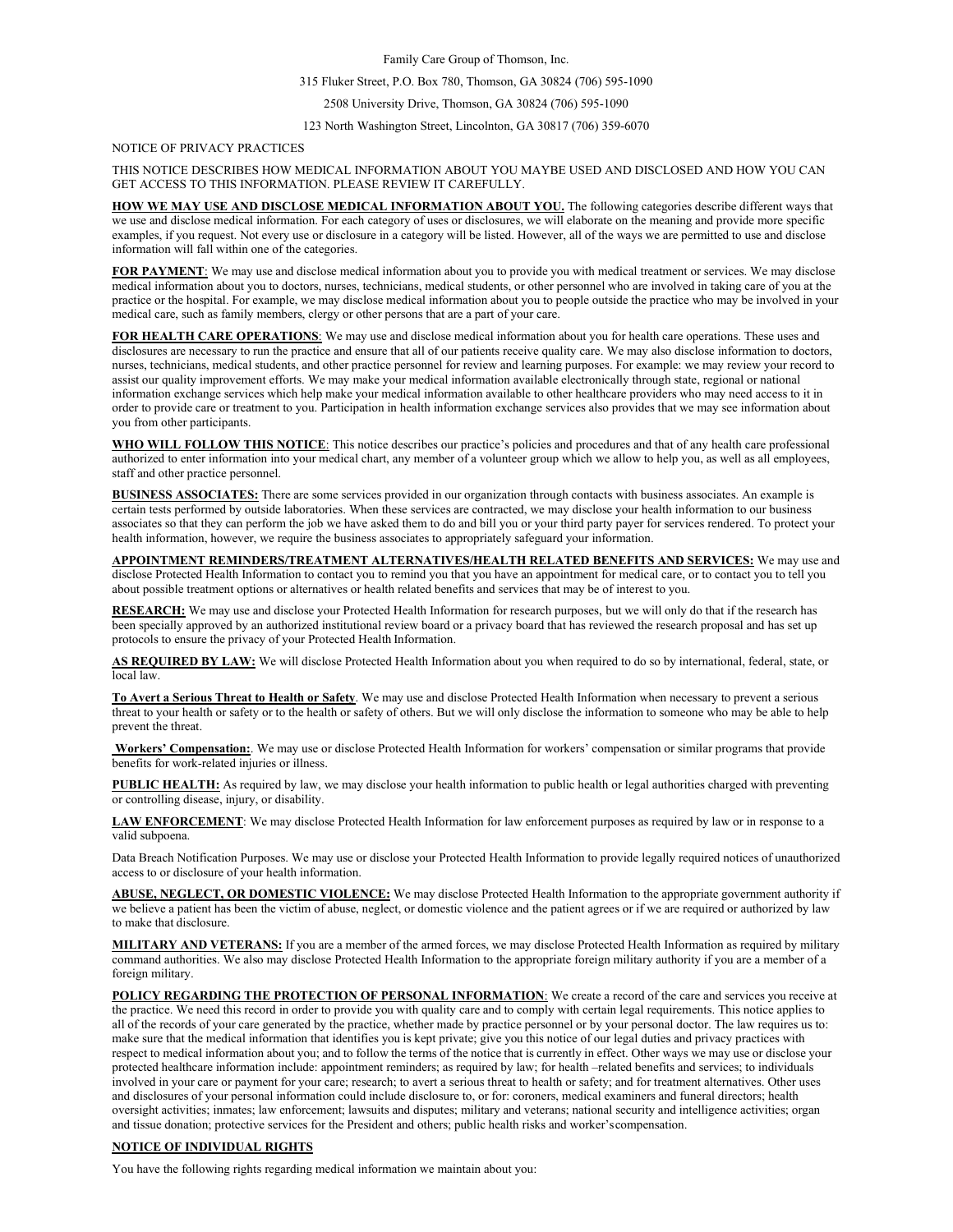**RIGHT TO A PAPER COPY OF THIS NOTICE:** You have the right to a paper copy of this notice. You may ask us to give you a copy of this notice at any time.

**RIGHT TO INSPECT AND COPY:** You have the right to inspect and copy medical information that may be used to make decisions about your care. We may deny your request to inspect and copy in certain very limited circumstances.

**RIGHT TO AMEND**: If you feel that medical information we have about you is incorrect or incomplete, you may ask us to amend the information. You have the right to request an amendment for as long as the information is kept by, or for, the practice. To request an amendment, your request must be made in writing and submitted to the Privacy Officer and you must provide a reason that supports your request. We may deny your request for an amendment.

**RIGHT TO AN ACCOUNT OF DISCLOSURES:** You may request an "accounting of disclosures." This is a list of the disclosures FCGT has made of Protected Health Information about you.

**RIGHT TO REQUEST CONFIDENTIAL COMMUNICATIONS:** You may request that we communicate with you about medical matters in a certain way or at a certain location.

**RIGHT TO REQUEST RESTRICTIONS**: You have the right to request a restriction or limitation on the medical information we use or disclose about you for treatment, payment or healthcare operations. You also have the right to request a limit on the medical information we disclose about you to someone who is involved in your care or the payment for your care, like a family member or friend. We are not required to agree to your request. If we do agree, we will comply with your request unless the information is needed to provide you emergency treatment. To request restrictions, you must make your request in writing to the Privacy Officer.

**RIGHT TO REVOKE YOUR AUTHORIZATION:** You may revoke your authorization to use or disclose Protected Health Information except to the extent that the action has already been taken.

**RIGHT TO OPT OUT OF FUNDRAISING ACTIVITIES:** We may use or disclose your Protected Health Information, as necessary, in order to contact you for fundraising activities. You have the right to opt out of receiving fundraising communications.

**RIGHT TO RECEIVE NOTICE OF A BREACH:** You have the right to be notified upon a breach of any of your unsecured Protected Health Information.

**OUT OF POCKET PAYMENT:** If you paid in full for a specific item or service, you have the right to ask that your Protected Health Information with respect to that item or service not be disclosed to a health plan for purposes of payment or health care operations, and we will honor that request.

**CHANGES TO THIS NOTICE**: We reserve the right to change this notice. We will post a copy of the current notice in the practice's waiting room.

**COMPLAINTS**: If you believe your privacy rights have been violated, you may file a complaint with the practice or with the Secretary of the Department of Health and Human Services. To file a complaint with the practice, contact Kristen Francis, Practice Manager at 706-595-1090. All complaints must be submitted in writing. You will not be penalized for filing a complaint.

**OTHER USES OF MEDICAL INFORMATION**: Other uses and disclosures of medical not covered by this notice or the laws that apply to use will be made only with your written authorization. If you provide us permission to use or disclose medical information about you, you may revoke that permission, in writing, at any time. If you have questions about this notice or would like to receive a more detailed explanation, please contact our Privacy Officer.

#### **CONSENT FOR USE OR DISCLOSURE OF PROTECTED HEATLH INFORMATION FOR PAYMENT, TREATMENT AND HEALTH CARE OPERATIONS.**

By signing below, you hereby consent for this Practice to use or disclose information about yourself (or another person for whom you have the authority to sign) that is protected under federal law, for the sole purposes of treatment, payment and health care operations. You may refuse to sign this consent form.

You should read the notice of Privacy Practice for PHI documented above before signing the Consent. The terms of the Notice may change from time to time, and you may always get a revised copy of it by asking the Privacy Officer for this Practice.

You have the right to request that the Practice restrict how PHI is used or disclosed to carry out treatment, payment, or health care operations. The Practice is not required to agree to requested restrictions; however, if the practice agrees to your requested restrictions, the restriction is binding on it.

Information about you is protected under federal law, and you have the right to revoke this Consent, unless we have taken action in reliance on your authorization (as determined by our Privacy Officer). By signing below, you recognize that the protected health information used or disclosed pursuant to this Consent may be subject to re-disclosure by the recipient and may no longer be protected under federal law.

You may communicate with the following individuals regarding my condition or course of treatment:

You may communicate confidential information to me, including invoices for services, to the following address and/or phone numbers:

As a personal representative, I have authority to act for the individual because I am the individual's

I acknowledge by signing below that I have received the Notice of Privacy Practices and Notice of Individual Rights. I hereby acknowledge that Family Care Group of Thomson, Inc. will share my medical information, as permitted under federal law (H.I.P.A.A) and Georgia State Law, with my healthcare providers through a health information exchange.

PATIENT NAME:

Patient or Patient's Personal Representative Signature Date

PATIENT DATE OF BIRTH: DATE: